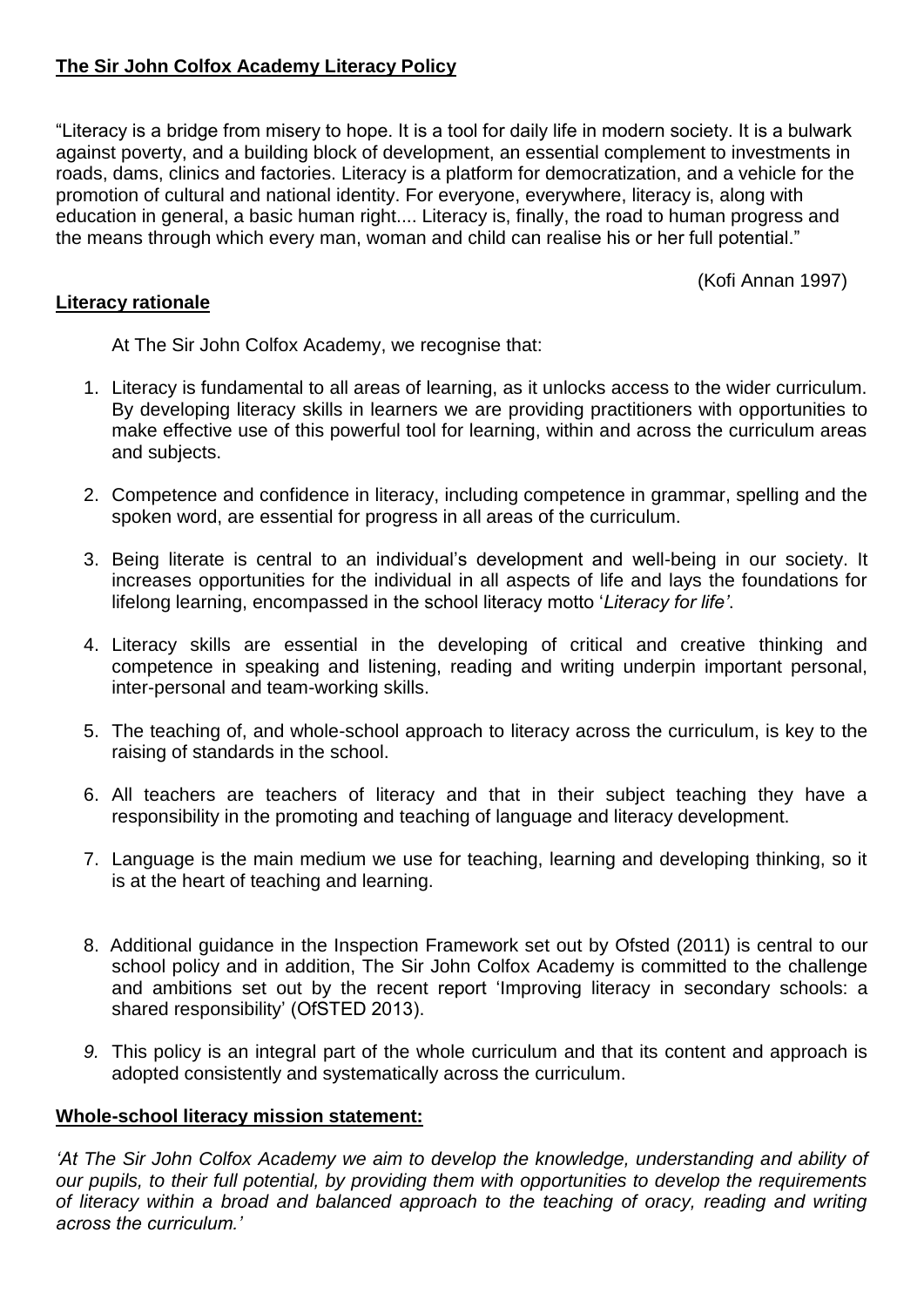We aim to help students to:

- $\Rightarrow$  read and write with confidence, enjoyment, fluency and understanding orchestrating a range of independent strategies to self-monitor, evaluate and correct;
- $\Rightarrow$  develop an increasing working knowledge of Standard English:
- $\Rightarrow$  have an interest in words and their meanings, developing a growing working vocabulary in spoken and written forms;
- $\Rightarrow$  develop their powers of imagination, inventiveness and critical thinking
- $\Rightarrow$  be able to communicate effectively;
- $\Rightarrow$  understand a range of text types and genres and be able to write in a variety of styles and forms appropriate to the task or situation;
- $\Rightarrow$  grow in confidence as they develop their literacy skills;
- $\Rightarrow$  have a suitable technical vocabulary to explain their thinking, articulate responses and communicate effectively;
- $\Rightarrow$  enable all students to gain access to all aspects of the curriculum diet;
- $\Rightarrow$  achieve recognised GCSE and A level qualifications in English Language, English Literature and other language based subjects.

# 1. **Literacy and staff training**

- At The Sir John Colfox Academy the School Literacy Improvement Plan (LIP) has been formed to support literacy development across the curriculum. Part of the LIP's drive is to ensure staff have the correct knowledge, skills and tools to deliver and develop literacy effectively in lessons, and that pupils are aware of the importance of literacy for learning.
- As such, The Sir John Colfox Academy is committed to providing whole-school Literacy INSET training for staff from varying curriculum areas on a rolling programme.
- Literacy is a key theme for skills' days at KS3, with each year group receiving support in the teaching of literacy skills to raise awareness of the school's approach to the teaching of literacy.

# **2. The learning environment**

 Each classroom in the school has a designated area for literacy resources, which include text types, connective phrases, the whole-school literacy marking codes, reading strategies and writing frames. Teaching staff use this area to encourage learners in the application of literacy within their subjects.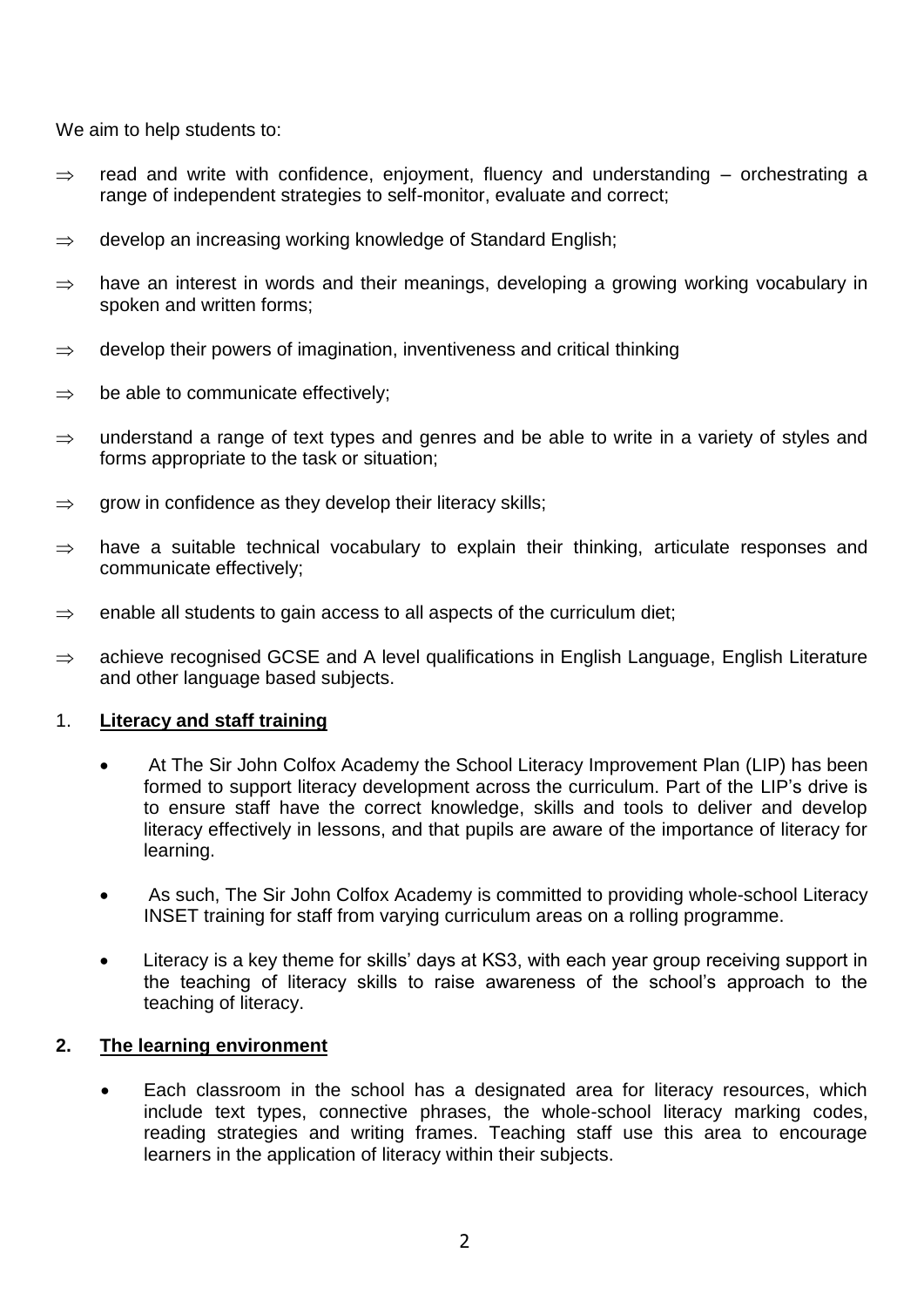- Specific students in year seven are provided with an enriched literacy programme (four periods per fortnight), where they are encouraged to develop their writing skills and read a variety of texts for enjoyment.
- SEN pupils are supported 1:1 or in small groups, using a range of literacy support packages including: Read&Write Gold, Phonics programmes and spelling programmes, as well as handwriting support, speech and language packages. Electronic exam readers or support staff are used to help students read in GCSE exams.
- A dedicated Literacy, English and Reading intervention group has been timetabled in Year Seven.
- Reading age data is released to all staff for students in year 7. This data is used to implement planning for specific literacy needs

## **3. Whole school approach to assessment**

We have implemented a whole-school literacy marking policy, which all teaching staff use to assess and improve written English. See below.

## **Marking of literacy errors:**

All teachers are responsible for improving pupil literacy. This means the marking of literacy will be evident in all books and folders. In order to keep marking focussed, where errors are numerous, teachers are to use their judgement to decide on the salient features to correct.

1. Teachers identify and correct spellings of key subject vocabulary and/or frequently used words such as homophones; 'there' and 'their', for example, which are misspelled frequently.

2. It is expected that poor sentence structure or repeated punctuation errors are also highlighted or corrected, for example, incorrect use of capital letters or punctuation to end or link sentences. Arrows should be used to indicate where any incorrect word order has been used.

3. In order to promote consistency, a 'common approach' to the marking of errors should be used, using the following symbols during marking;

SP = spelling  $P =$  punctuation  $C =$  misuse of the capital letter  $\mathcal{U}$  = new paragraph ?? = not clear  $\lambda$  = something is missing  $O =$  encircle a full stop if it needs to be replaced with a comma  $D =$  place a square around a comma if it needs to be replaced by a full stop.

4. Provide time in class or during homework, for students to correct the grammar, spelling or punctuation errors you have highlighted.

#### 4. **The literacy of boys**

At The Sir John Colfox Academy we recognise the National issue in this area of education and are committed to the development of boys' literacy through a range of strategies including:

1. AFL teaching approaches across all aspects of the curriculum;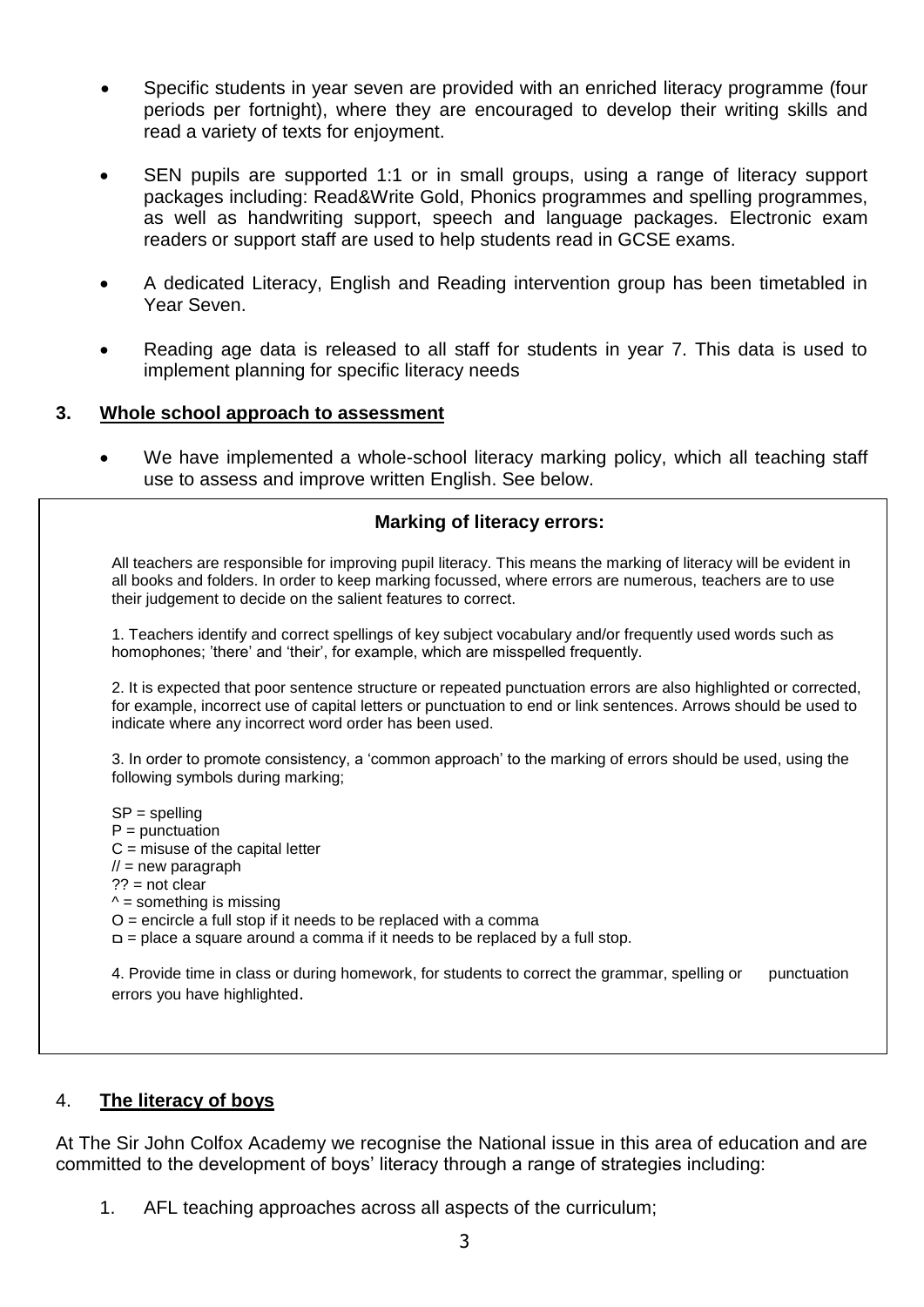- 2. Use of the whole-school literacy marking policy to support targeted boys understanding and application of literacy skills in both oral and written work;
- 3. The teaching of text types and connectives in **All** subject areas to support the extended writing of boys.
- 4. The reading programme has a number of male role model 'teachers' who promote reading for pleasure on a regular basis and support this aspect of the school's literacy focus.

# 5. **Targets for oracy, reading and writing**

To ensure the raising of standards in literacy, The Sir John Colfox Academy is committed to the attainment of the following literacy targets:

# **Oracy**

All students:

- (a) Should value speaking and listening as essential means of communication and learning.
- (b) Should understand the rules and expectations governing speaking and listening across a range of contexts.
- (c) Should learn to listen and carry out instructions.
- (d) Should be encouraged to ask questions as well as answer them.
- (e) Should be encouraged to explore and develop ideas with others, through paired and group discussion.
- (f) Should be encouraged to express ideas, feelings and opinions confidently, and to treat other students' ideas. Feelings and opinions with respect.
- (g) Should choose appropriate forms and registers to suit particular purposes and audiences.
- (h) Should take part in structured paired, group and individual activities in which speaking and listening are essential components.

# **Reading**

All students:

- (a) Should be encouraged and supported to become fluent and confident readers.
- (b) Should be supported and taught secure reading strategies for coping with reading a range of texts, including non-fiction media and ICT.
- (c) Should be able to read with understanding, exploring ideas through inference and deduction.
- (d) Should be aware of the language of reading decoding, comprehension, location, deduction, inference, skimming, scanning, predicting, visualising, empathising, questioning and reading backwards and forwards - to support the reading process.
- (e) Should be encouraged by staff to read for pleasure.
- (f) Should have access to a range of books and reading materials that are up-to-date, relevant and balanced in content.
- (g) Should learn to be critical readers, questioning what they read in books and in the media.
- (h) Should be encouraged to analyse and evaluate texts through termly book reviews in both their English curriculum lessons and as part of the school's reading programme in year seven.

# **Writing**

All students: